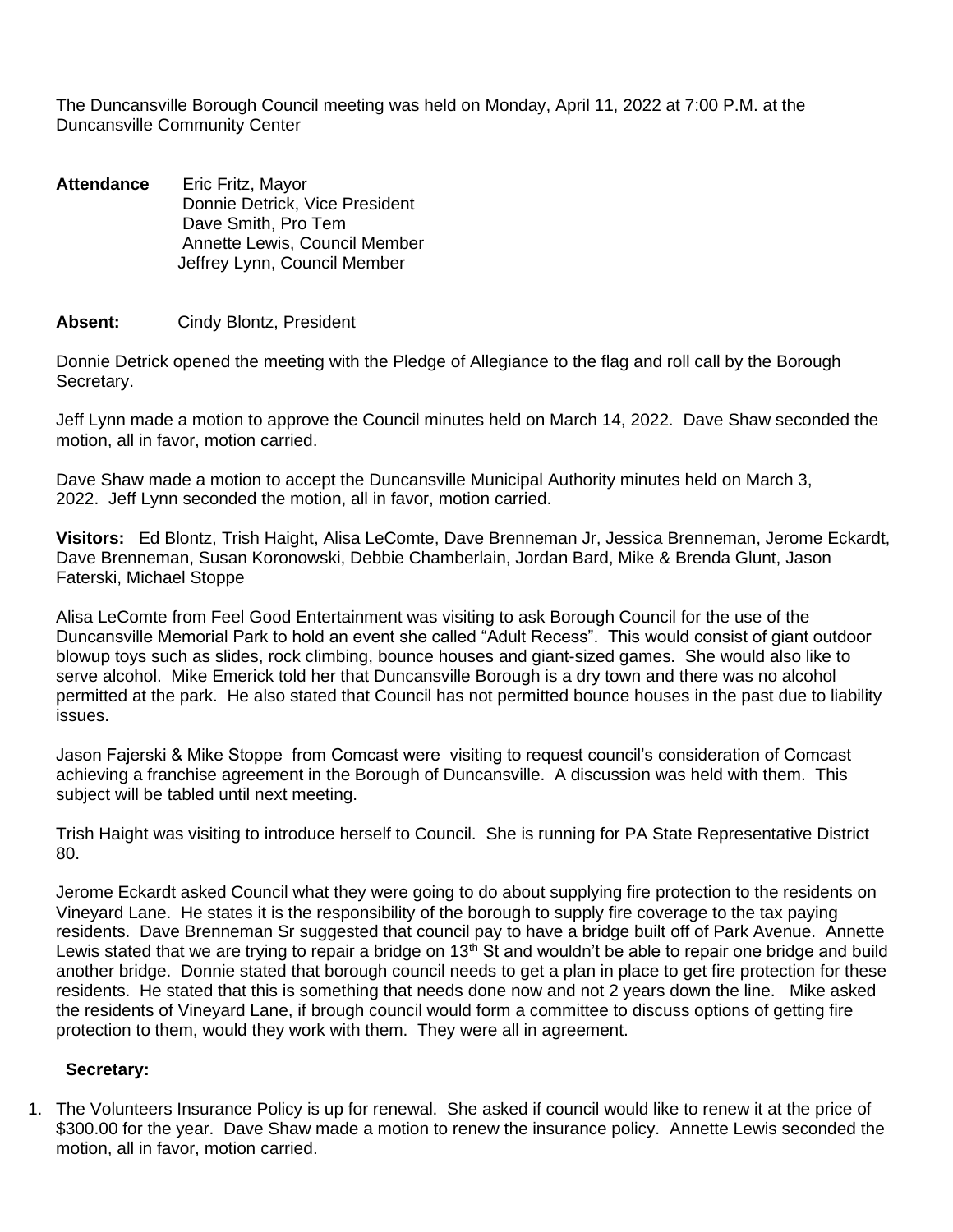- 2. There was a complaint regarding potholes on 6<sup>th</sup> St. Residents are stating that it is from the trucks entering and exiting from NAPA. Tom suggested to put the street on the paving list. He stated that this street should be next on the list after  $7<sup>th</sup>$  and 10<sup>th</sup>. Mayor Fritz asked Jim Batzel if he could put some stone in the potholes for now.
- 3. The water has been turned on at the park. Paula asked when council would like to open the bathrooms daily. Mayor Fritz suggested to only unlock the bathrooms only if there is a rental at the park. Annette feels the restrooms need to be open during the day in the summer. Council decided that they would open the restrooms on May  $1<sup>st</sup>$  and just leave them unlocked. If vandalism becomes an issue, they will go back to locking them up again.
- 4. Rich Dennis from Q94 stopped at the office and asked if he could use the park on the pavilion side to hold an event during Father's Day weekend. He would have a band and food vendors. Council stated it was a good idea but would like him to submit a detailed proposal that includes hours and where he would put food vendors.

# **Mayor:**

Annette Lewis made a motion to accept the Police report for the month of March 2022. Jeff Lynn seconded the motion, all in favor, motion passed.

Mayor Fritz stated that he would like to advertise for part-time police officers and Chief of Police. He would like to the police chief to be the Chief/Borough Manager. Annette stated there is a lot to consider and there should be a committee formed to discuss the pay, duties and job descriptions of this position. Donnie stated this should be discussed when Cindy is back and they could discuss it as a whole. Mayor Fritz would like to start by advertising for the part time officers. Annette Lewis made a motion to advertise for part time officers. Jeff Lynn seconded the motion, all in favor, motion passed.

Mayor Fritz stated that there was going to be a Christmas luncheon for the employees but it had to be cancelled due to several employees being out for COVID. The new date for the luncheon will be Thursday, April  $14<sup>th</sup>$  at noon. He stated that council, Mike and Tom would be invited to attend.

#### **Solicitor:**

Mike stated he presented council with a draft of a commercial lease for the Brumbaugh Insurance property at last month's meeting. He asked if there were questions or additions from council. Dave Shaw stated he would like to see a 10 year lease and \$2,500.00 due at the time of signing the lease. Mike will send it to Brumbaugh's when it's complete.

# **Engineer:**

Tom gave a report on the dangerous building at 612 13<sup>th</sup> Street. He states that building is several additions over the course of the years. Tom reported that the roof needs to come off and 2 walls on the southern side the needs to come down immediately since it presents a lot of danger to the neighbor. There is yard waste and overgrown vegetation that needs removed from the outside of the building. The owner stated he needs 6 months to bring up to compliance. Annette Lewis made a motion accept the terms of 6 months timeline and start the clock immediately. Jeff Lynn seconded the motion, all in favor, motion carried.

#### **Committees:**

**Buildings & Grounds-Donnie Detrick** Nothing at this time.

**Finance-Dave Shaw:** Nothing at this time.

**Fire Company-Donnie Detrick:** Donnie reported that Chief Craig Hazlett has resigned as chief due to personal issues.